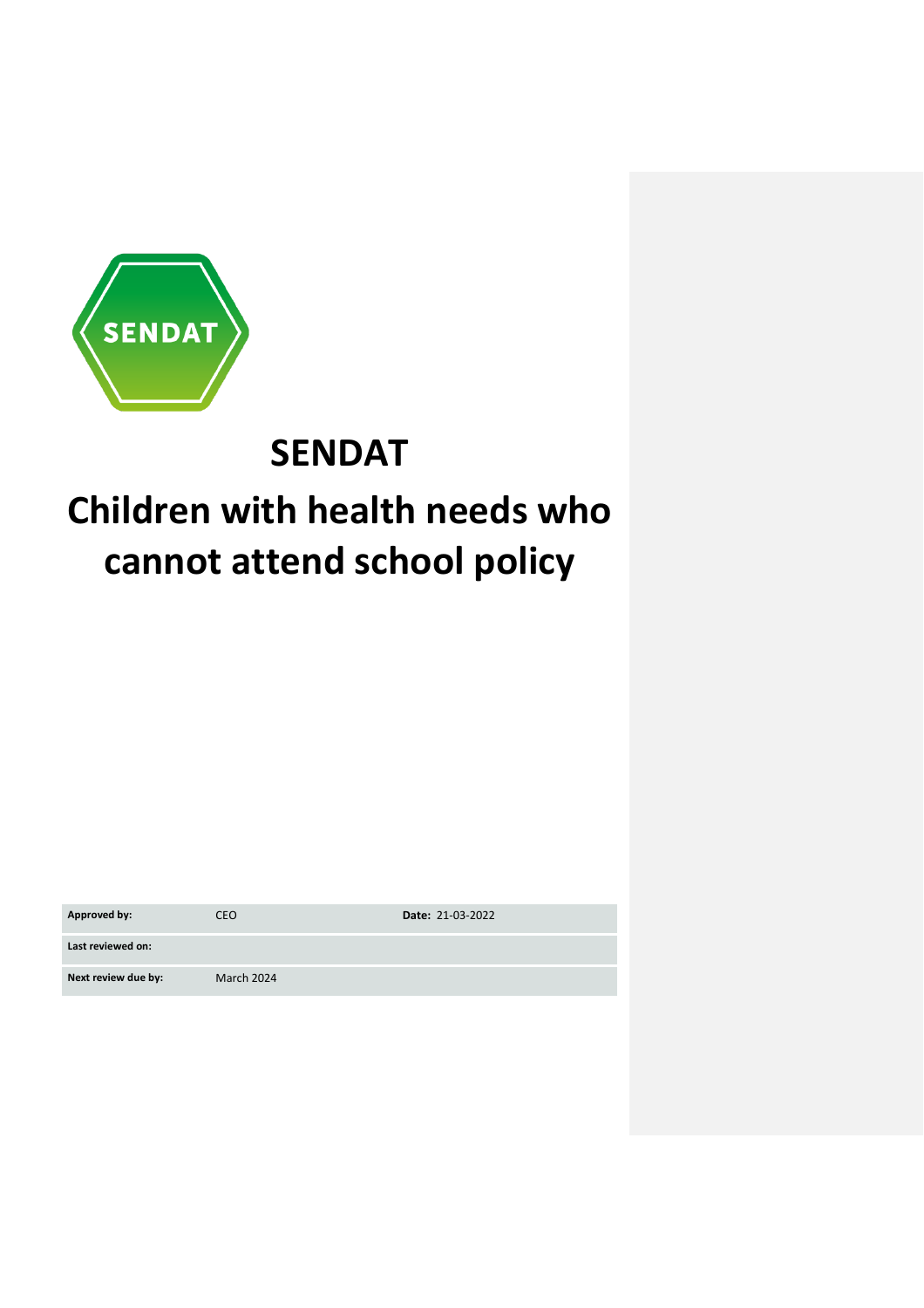## **Contents**

## <span id="page-1-0"></span>**1. Aims**

This policy aims to ensure that:

- Suitable education is arranged for pupils on roll who cannot attend school due to health needs
- Pupils, staff and parents understand what the school is responsible for when this education is being provided by the local authority

## <span id="page-1-1"></span>**2. Legislation and guidance**

This policy reflects the requirements of the **Education Act 1996**.

It is also based on guidance provided by our local authorities.

This policy complies with our funding agreement and articles of association.

## <span id="page-1-2"></span>**3. The responsibilities of the schools within SENDAT**

#### **3.1 School arrangements**

Initially, the school will attempt to make arrangements to deliver suitable education for children with health needs who cannot attend school.

This could include but is not limited to:

- > Physical work packs being sent home
- A laptop with virtual sessions and/or joining class lessons remotely
- At least weekly welfare calls either in person or by phone/Teams.
- > A transition plan to support the reintegration to school
- An update to the RBA to ensure the support needed is in place at school

Where ill health may go on for some time a referral in agreement with the parents and carers can be made to the Alternative Tutoring service (ATS) / Medical needs co-ordinator.

### **3.2 If the local authority makes arrangements**

If the school can't make suitable arrangements, the Local Authority (Suffolk County Council or Norfolk County Council) will become responsible for arranging suitable education for these children.

The arrangements are slightly different between authorities:

#### **Suffolk – Alternative Tuition service**

<https://infolink.suffolk.gov.uk/kb5/suffolk/infolink/service.page?id=SzltE2oqFHA&localofferchannelnew=0>

**Commented [Au1]:** It is also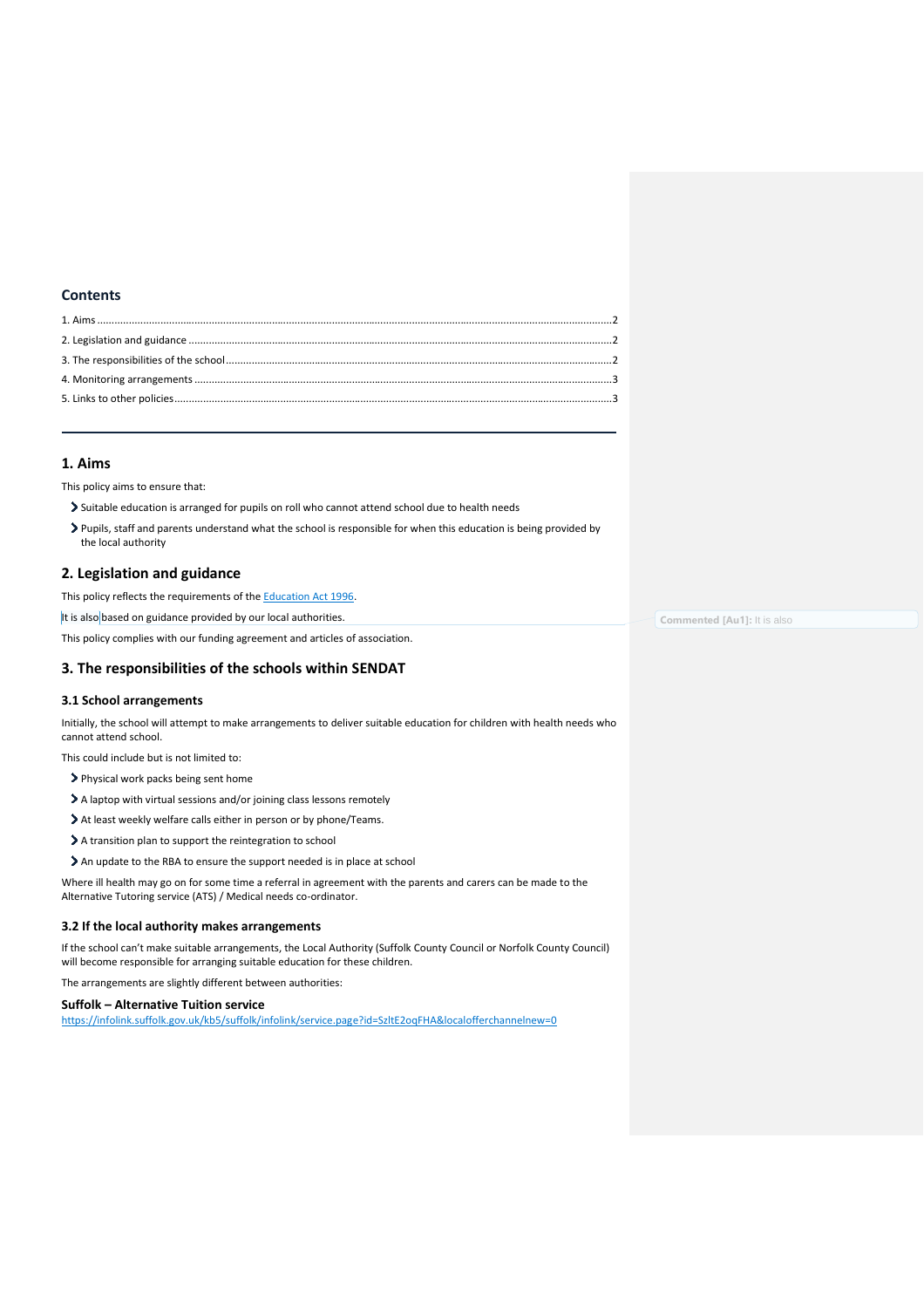#### 01473 263818 [ATS@suffolk.gov.uk](mailto:ATS@suffolk.gov.uk)

#### **Norfolk - Medical needs coordinator**

The medical needs coordinator is responsible for the education of children with additional health needs in Norfolk. They work with schools and professionals to ensure children and young people with medical needs and those who cannot attend school receive a good education.

#### **Services provided by the coordinator**

- Parents can contact the coordinator to discuss their child's specific circumstances. This may be particularly appropriate if they feel their child's medical needs are not being addressed
- Schools can contact the coordinator to get support, advice and guidance in relation to medical needs

The coordinator will also liaise with professionals and colleagues. This is to ensure children with additional health needs are able to access a suitable education

#### **Contacting the coordinator**

## Email: **[medicalneeds@norfolk.gov.uk](mailto:medicalneeds@norfolk.gov.uk)** Address: Professional Development Centre, 144 Woodside Road, Norwich, Norfolk NR7 9QL

#### **In cases where the local authority makes arrangements, the school will:**

- Work constructively with the local authority, providers, relevant agencies and parents to ensure the best outcomes for the pupil
- Share information with the local authority and relevant health services as required, and following GDPR
- Help make sure that the provision offered to the pupil is as effective as possible and that the child can be reintegrated back into school successfully
- When reintegration is anticipated, work with the local authority to:
	- Plan for consistent provision during and after the period of education outside the school, allowing the pupil to access the same curriculum and materials that they would have used in school as far as possible
	- Enable the pupil to stay in touch with school life (e.g. through newsletters, emails, invitations to school events or internet links to lessons from their school)
	- Create individually tailored reintegration plans for each child returning to school
	- Consider whether any reasonable adjustments need to be made

#### <span id="page-2-0"></span>**4. Monitoring arrangements**

This policy will be reviewed biannually by CEO. At every review, it will be Presented at the Provision Standards and Attainment committee of the Board of Trustees

## <span id="page-2-1"></span>**5. Links to other policies**

This policy links to the following policies: